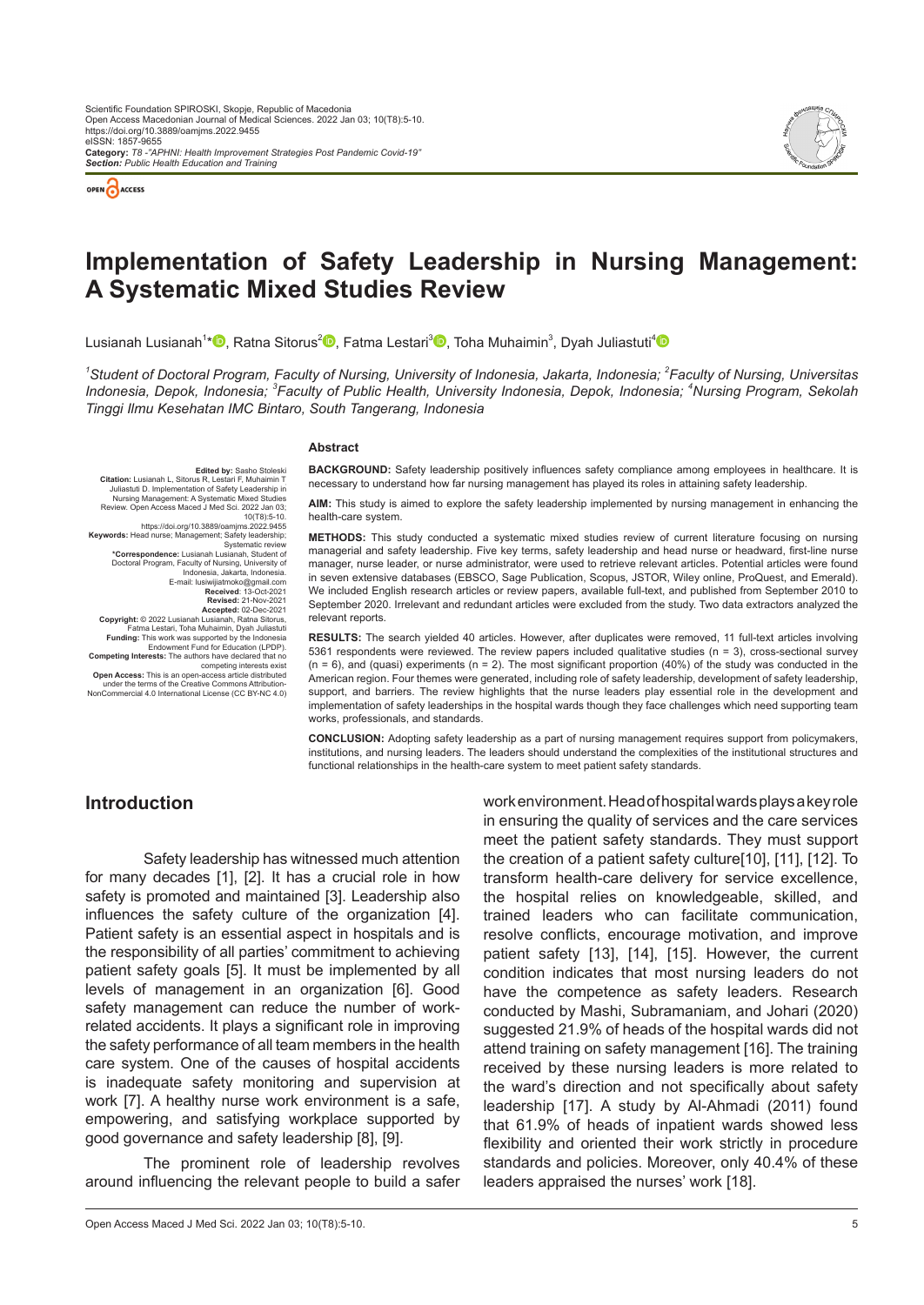Scarce literature has discussed safety leadership in nursing work. For further research and the development of safety leadership in nursing, knowing the factors that encourage safety leadership behavior for head nurses as first-line nurse managers. Thus, this mix-studies review aimed to explore and synthesize research results focused on safety leadership as part of nursing management and enriched the better understanding of this safety leadership. These systematic review findings are expected to briefly describe safety leadership roles and factors supporting and inhibiting safety leadership in nursing.

## **Methods**

We conducted a systematic review to synthesize qualitative and quantitative data in line with the Preferred Reporting Items for Systematic Reviews and Meta-Analyses (PRISMA) guidelines [19]. Systematic review of the existing literature on safety leadership in nursing was performed. A systematic mixed studies review was chosen to provide comprehensive findings and better understand the safety leadership in nursing in 2010–2020.

### *Search strategy*

A systematic and comprehensive bibliographic search, presented in EBSCO, Sage Publication, Scopus, JSTOR, Wiley online, ProQuest, and Emerald. The MeSH terms included "Safety leadership" AND "head nurse" OR "Safety leadership" AND "Head Ward" OR "Safety leadership" AND "First line nurse manager" OR "Safety leadership" AND "nurse leader" OR "Safety leadership" AND "nurse administrator."

#### *Inclusion criteria and study selection*

Titles and abstracts were selected for screening if they met the inclusion and exclusion criteria. The reviewed papers' three major inclusion criteria were published in full text, written in the English language, and published from 2010 to 2020. The first author held literature screening which consisted of a three-stage approach-exclusion by reading the title, the abstract, and the full text before conducting the data extraction. In cases of uncertainty, a discussion was held among the authors to reach a common consensus. First, we extracted 148 articles according to the title and abstract. Then, the selected articles were screened based on the inclusion criteria. Studies that did not address the research question and the duplicates of the identical records were then excluded in this stage and leaving 40 articles for full-text review. Next, we excluded 25 articles due to unavailability in full-text form or redundancy, and we carried out the final evaluation. The screening process and search results are provided in the flow diagram, as shown in Figure 1. The first and second authors evaluated and critically appraised these included papers. Data were collected using a data extraction form that was designed according to the objectives of this review study. This form had entries on the author, publication year, country, research method, participant, outcome, and intervention (if applicable), comment on methods, effect size, primary findings, and possible bias (Table 1).



*Figure 1: Flow diagram of the phases of the systematic review*

### *Methodological quality appraisal*

The quality appraisal of the included literature was assessed using the Quality Assessment Tool [QAT]. Sirriyeh *et al*. QAT tool (2012) was chosen for quality appraisal of the included studies which were tested by the first author for reliability and validity. These relevant studies were chosen for their rigor in assessing qualitative, quantitative, and mixed-method studies [20]. There are 16 quality criteria in the tool; 14 apply to qualitative and quantitative studies, while all 16 apply to mixed methods examinations. Studies are independently appraised and given a score from 0 to 3 according to the identified criteria. The total percentage is used to describe the quality appraisal of each study. The first and second authors tested each study independently and compared their findings. Discussion resolved disagreements, and, when essential, the results were consulted to the third author. Results of the quality assessment are presented in Table 1.

### *Descriptive data extraction*

An Excel matrix was compiled from details of the selected publications: Author name and year of study, country study, study type and sample, aim of the study, themes, and QAT score. These details were then compared and synthesized (Table 1).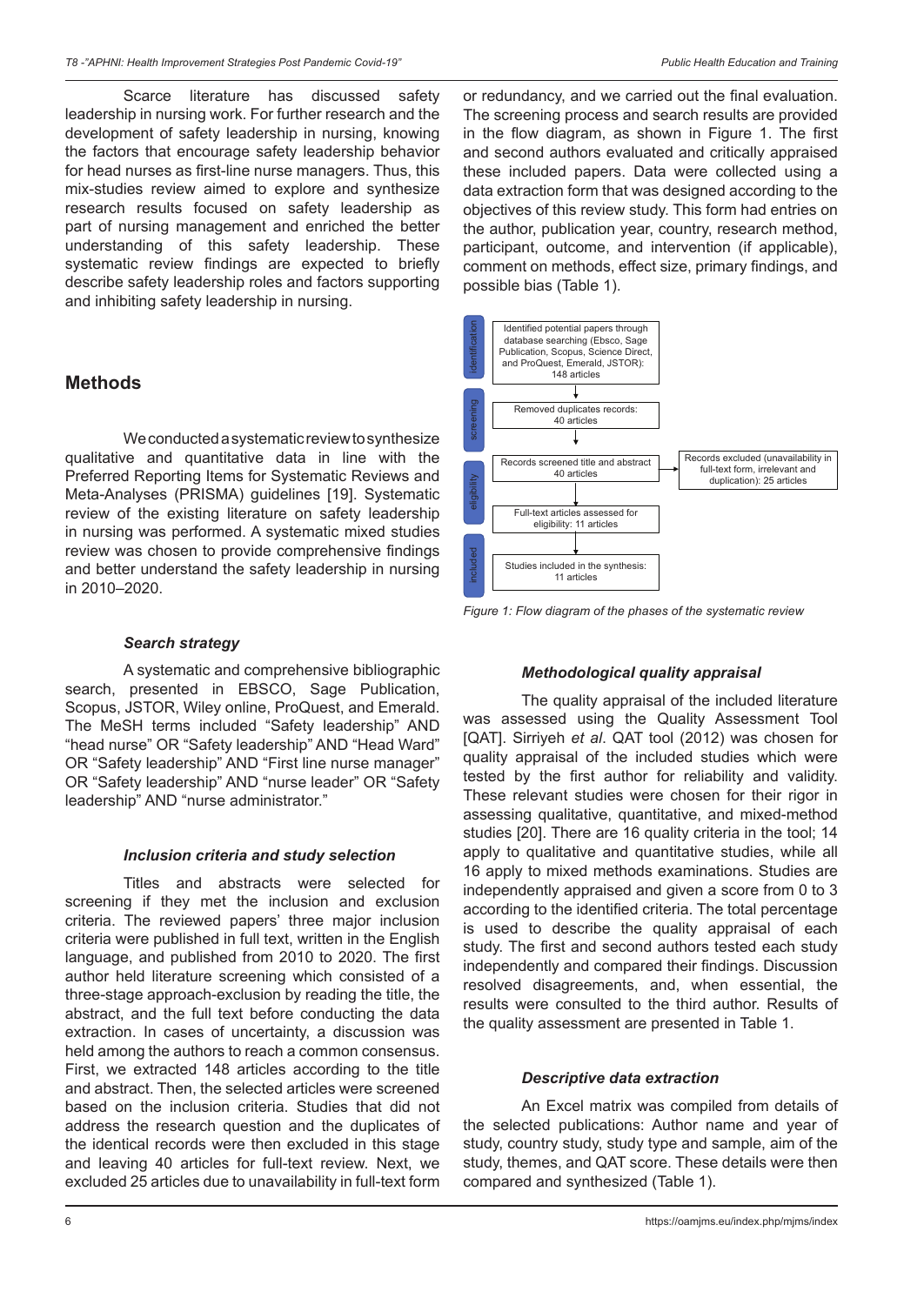#### **Table 1: Research summary of the included studies**

| Author/year of                      |              | Country study Study type and sample | Aim of study                                       | <b>Themes</b>  |             |   |                        | Quality |
|-------------------------------------|--------------|-------------------------------------|----------------------------------------------------|----------------|-------------|---|------------------------|---------|
|                                     |              |                                     |                                                    | Role of safety | Leadership  |   | Support Barriers score |         |
|                                     |              |                                     |                                                    | leadership     | development |   |                        |         |
| Castel et al., 2015 [21]            | Canadian     | Cross-sectional, 2319               | To identify and understand factors influencing     | $\times$       | X           | X | X                      | 69%     |
|                                     |              | nurses and 386 physicians           | fear of repercussions for reporting and discussing |                |             |   |                        |         |
|                                     |              |                                     | medical errors in nurses and physicians            |                |             |   |                        |         |
| Enwereuzor et al., 2020 [22]        | Nigeria      | Cross-sectional, 237                | To investigate the relationship between ethical X  |                | $\times$    |   |                        | 79%     |
|                                     |              | hospital staff nurses               | leadership and safety compliance                   |                |             |   |                        |         |
| Halbesleben et al., 2013 [23]       | <b>USA</b>   | Cross-sectional, 658                | To better understand the relationship between      | X              |             | X |                        | 88%     |
|                                     |              | registered nurses                   | the leader's behavioral integrity regarding        |                |             |   |                        |         |
|                                     |              |                                     | safety and work-related injuries.                  |                |             |   |                        |         |
| Kanerva et al., 2017 [24]           | Finlandia    | Participation action                | To describe the patient safety development         | $\times$       | X           |   |                        | 74%     |
|                                     |              | research. 13 nurse leaders          | process carried out by nursing leaders             |                |             |   |                        |         |
| Kim et al., 2014 [25]               | Korea        | Multilevel study, 489               | To uncover the factors that affect registered      |                |             | X | X                      | 67%     |
|                                     |              | nurses                              | nurses' willingness to report near misses.         |                |             |   |                        |         |
| Leroy et al., 2012 [26]             | Belgia       | Cross-sectional survey, 54          | The relationship between leader behavioral         | $\times$       | X           |   |                        | 74%     |
|                                     |              | nursing teams                       | integrity for safety and reported treatment errors |                |             |   |                        |         |
| Ally et al., 2015 [27]              | South Africa | Phenomenology, 10 nurse             | To explore and describe the nurse managers'        | X              |             |   | $\times$               | 76%     |
|                                     |              | managers                            | experiences of their leadership roles in a         |                |             |   |                        |         |
|                                     |              |                                     | specific mining primary healthcare service         |                |             |   |                        |         |
| Renolen et al., 2019 [28]           | Norway       | Grounded theory,                    | To generate a theory about patterns of leader      | X              | X           |   |                        | 83%     |
|                                     |              | 91 participants                     | behavior that leaders are engaged in when          |                |             |   |                        |         |
|                                     |              |                                     | attempting to integrate evidence-based             |                |             |   |                        |         |
|                                     |              |                                     | practice in a clinical setting.                    |                |             |   |                        |         |
| Webb et al., 2014 [29]              | <b>USA</b>   | Experiment, 8 faculties             | To describes a faculty development model           |                | X           | X | X                      | 43%     |
|                                     |              |                                     | about clinical nurse leadership                    |                |             |   |                        |         |
| Vanderboom CE et al., 2016 [30] USA |              | Quasi experiment, 651               | To identification nurses' voices before, during,   |                |             | X | X                      | 45%     |
|                                     |              | nurses                              | and after BCMA implementation                      |                |             |   |                        |         |
| Zohar 2010 [31]                     | Israel       | Cross-sectional, 445 nurses         | To test safety culture improvement in hospitals. X |                |             | X |                        | 81%     |

## **Results**

#### *Characteristic of studies*

Among 11 included studies, three are from the USA, while others are Canada, Nigeria, South Africa, Korea, Israel, Norway, Finland, and Belgium studies. The reviewed papers are predominantly quantitative design (eight studies), cross-sectional survey or (quasi) experimental, while other three studies are phenomenological, grounded, and participation action research studies (Table 1).

#### *Key themes*

Four key themes were identified from the data synthesis: (1) Role of safety leadership; (2) development leadership; (3) support; and, (4) barriers. The summary of factors related to these themes is shown in Table 2.

### *Role of safety leadership*

Eight of the reviewed studies suggested safety leadership roles were affected by dynamic and complex health services [21], [22], [23], [27], [29], [30]. The ever evolving of health-care services creates a challenge for nursing leaders to improve their leadership skills in achieving patient safety goals. Nursing leaders are required to integrate safety values into their leadership behavior [23]. Research in the U.S. emphasizes the need for nursing leaders' involvement in the clinical area to monitor the consistent application of patient safety values in service delivery [23], [28], [29], despite the many roles that must be carried out by a nurse leader [22]. Other studies indicate the essential integration of safety values into leaders' behavior, such as making safety as a priority, so they can be trusted by their staff [21], [24], [27], [30] and becoming a role model for their nursing staff in implementing patient safety values in their workplace [22], [23].

### *Development of safety leadership*

The development of safety leadership that emphasizes the safety aspect is considered essential by several researchers [21], [22], [24], [28], [29], [31]. For example, Kanerva *et al*. (2017) highlight that nursing leader competencies need to be developed related to safety so that they can be easily applied in the clinical area [24]. Webb and McKeon (2014) propose that nursing leaders are prepared to become competent clinical leaders and they must pass the certification exam as a clinical nursing leader [29]. Through certification, which is carried out regularly, it is hoped that the safety management competencies of nursing leaders can be maintained and accelerated.

### *Support*

The heads of nursing ward frequently face a variety challenge and uncertain situations in their work routine that requires multiple supporting resources as mentioned by the six studies in Canada, the U.S., Korea, and Israel [21], [23], [25], [29], [30], [32], [33], [34], [35]. In providing support to the ward nurses [21], the head nurse must be supported by various parties in different forms [23], [24]. The support can be in the form of solid teamwork [23], a clear division of tasks [24], effective, clear and no blaming safety and feedback communication between professions [31] and across occupations, availability of documentation tools and operational standards for patient safety [23], and a conducive safety climate [23], [26], [31].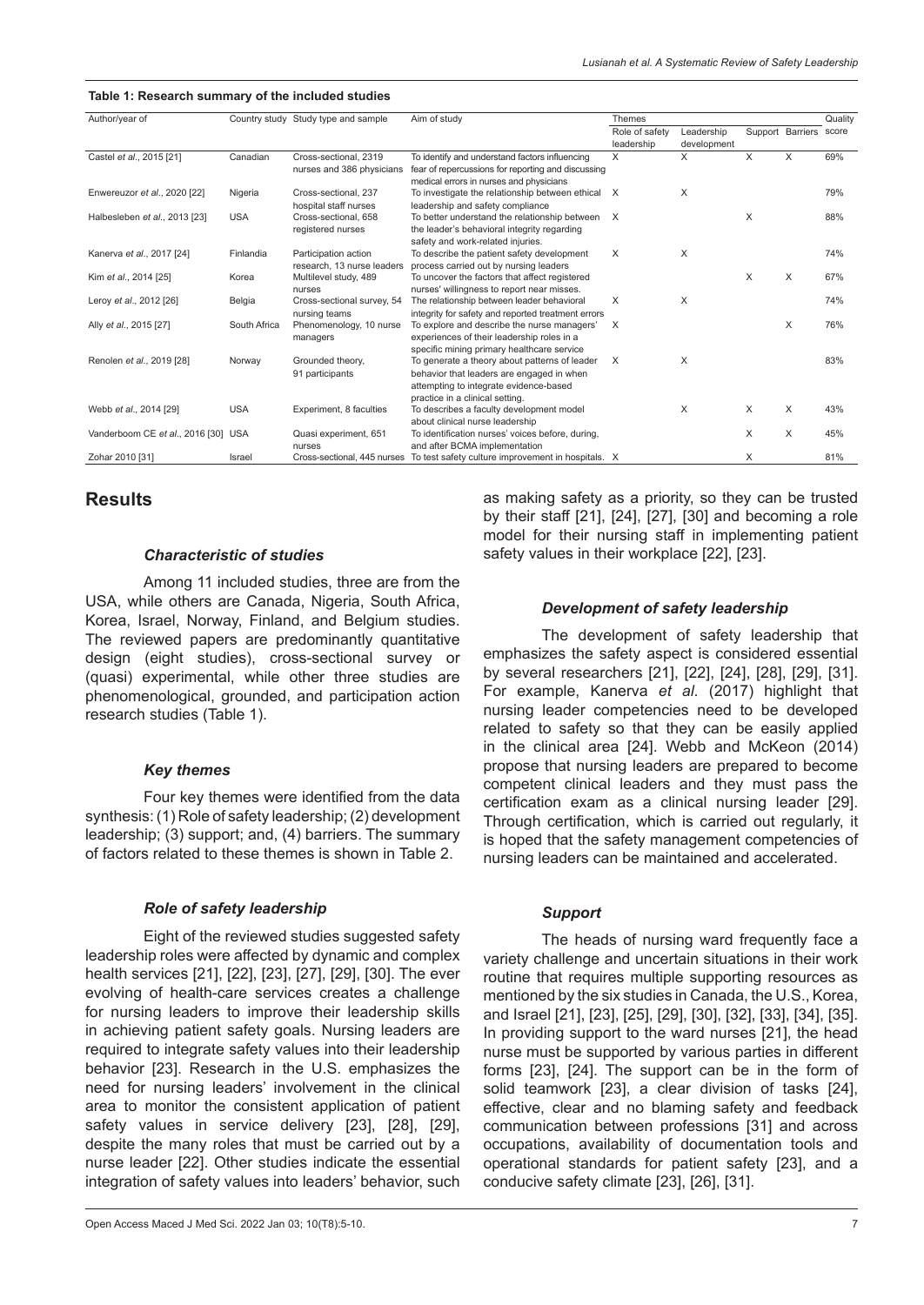#### **Table 2: Synthesis findings: Factors influencing the safety leadership**

| Role of safety leadership                      | Development leadership                         | Support                                           | <b>Barriers</b>                        |
|------------------------------------------------|------------------------------------------------|---------------------------------------------------|----------------------------------------|
| • Leadership roles as a Nurse Managers         | • Patient safety development and research      | • The importance of leadership support for safety | • Workflow complexities                |
| • Difference between management and            | • Development areas                            | • Team priority of safety                         | • Leadership role ambiguity            |
| leadership roles                               | • Leadership role for advancing patient safety | • Team psychological safety                       | • Lack of effective communication      |
| • Leadership role for advancing patient safety | • Nurse leaders to the development process     | • Consistent division of work                     | • Only focuses on employees' interest  |
| • Discrepancy between clinical and             | • Model C Clinical Nurse Leader [CNL]          | • Supervisory messages in daily conversation      | • Willingness to report errors         |
| leadership roles                               | concerning a culture of safety                 | • Feedback intervention for climate change        | • Defensive silence                    |
| • Challenges experienced in leadership roles   | • CNL certification examination                | • Effective interdisciplinary communication and   | • Having unclear official roles        |
| • Leadership role for promoting patient safety |                                                | coordination                                      | • Overlapping role functions among     |
| • Leader practice the safety values            |                                                | • Consistent documentation and oral reporting     | CNLs and CNSs                          |
| • importance of leader behavioral integrity    |                                                | • Factors that influence speaking up about safety | • Difference fears of repercussions in |
| for safety                                     |                                                | issues                                            | nurses and physicians                  |
| • Role of leader behavioral integrity          |                                                | • Employee reporting of errors                    | . Diverse and substantial differences  |
| • Alignment between word and deeds             |                                                | • Willingness to report errors                    | in error reporting behaviors between   |
| • Behavioral integrity for safety              |                                                | • Prevent medication errors                       | nurses and physicians                  |
| • Trust in leader                              |                                                | • Safety protocol                                 | . Double bind and the role of leaders  |
| • Alignment for high espoused safety values    |                                                | • The quality and safety of medication            |                                        |
| • Improving safety through CNL role            |                                                | administration                                    |                                        |
| implementation                                 |                                                | • Reported treatment errors                       |                                        |
| • Supervisor role expectations                 |                                                | • Improving safety climate                        |                                        |
| • Difference between management and            |                                                | • Feedback intervention for climate change        |                                        |
| leadership roles                               |                                                | • Knowledge-sharing climate                       |                                        |
| • Intervention geared towards improving trust  |                                                |                                                   |                                        |
| in their leaders                               |                                                |                                                   |                                        |
| . Importance of subordinates' trust in leaders |                                                |                                                   |                                        |
| • Ethical leadership influences subordinates   |                                                |                                                   |                                        |

### *Barriers*

Five reviewed studies [21], [25], [27], [29] described that the head nurse encountered several obstacles in implementing and achieving safety goals. They were mentioned as having unclear roles [22], [24], [26], lack of communication and coordination [27], fear of reporting incidents [21], [25], and not yet focusing on safety goals [27].

## **Discussion**

This systematic review highlights that nurse leaders play an essential role in managing safety services. Nursing leaders as nursing managers can improve patient safety [30], but in a practical situation, the ward head often faces complex challenges [27]. The multiple and ambiguous roles and the intricate work tasks caused incompatibility between the words and actions of the leader [23], [31]. Meanwhile, for the implementation of patient safety, the integrity of the leader's behavior toward patient safety is highly recommended to foster trust among their staff [23], [30], [33], [34]. The nurse leaders must be safety role models and leaders [22], [27] that can influence the team to carry out patient safety well [22]. Clarke (2013) stated the results of his metaanalysis that leaders can combine two leadership styles, namely, transformational and transactional leadership, in achieving safety goals [23].

Implementation of patient safety in hospital care services requires excellent communication between multidisciplinary professionals [21]. Nurse leaders can show their support for protection through safety messages that are consistently communicated to the ward staff in daily conversations [30]. Effective communication in patient safety is carried out by

nursing leaders, implementing nurses, and other health teams. Effective interdisciplinary communication will facilitate coordination, implementation, and evaluation of patient safety services [35]. ISBAR [Identification situation background assessment recommendation] tool facilitates patient safety communication with health professionals and is well-documented and consistently applied in the safety work environment [24]. Communication barriers may hide the reporting of an incident. Fear of reporting errors [23], [25] hinders the effort to study the occurred deficiencies. Learning to open the faults and non-blame leadership communication are needed to improve patient safety endeavors [21]. The leader's calming behavior in responding to the mistakes of the caring staff will lead to psychological safety [23], [36], [37].

The role of the hospital director as the highest hospital leader becomes essential as a form of support for the implementation of patient safety. The hospital leadership provided support through giving feedback [30], paying attention to the division of labor by workload [24], prioritizing safety [23], and increasing efforts to achieve a safe climate in hospitals. Perceptions of the safety climate are essential [23], [30] in achieving safety goals. These can be executed through providing feedback [30], sharing knowledge about safety standards and procedures [25], and prepare a safety protocol and proper documentation, and developing the courage to speak about safety [23].

Studies conducted in several countries found several obstacles in performing and achieving patient safety goals. Constraints encountered can come from the organization, staff, and the leader himself. Barriers from the organization, including work complexity [29] and having unclear official roles [25], may cause constraints in delivering effective communication and focusing on employee interests [27]. While ward staff may have a low desire to report errors and keep defensive silent [25]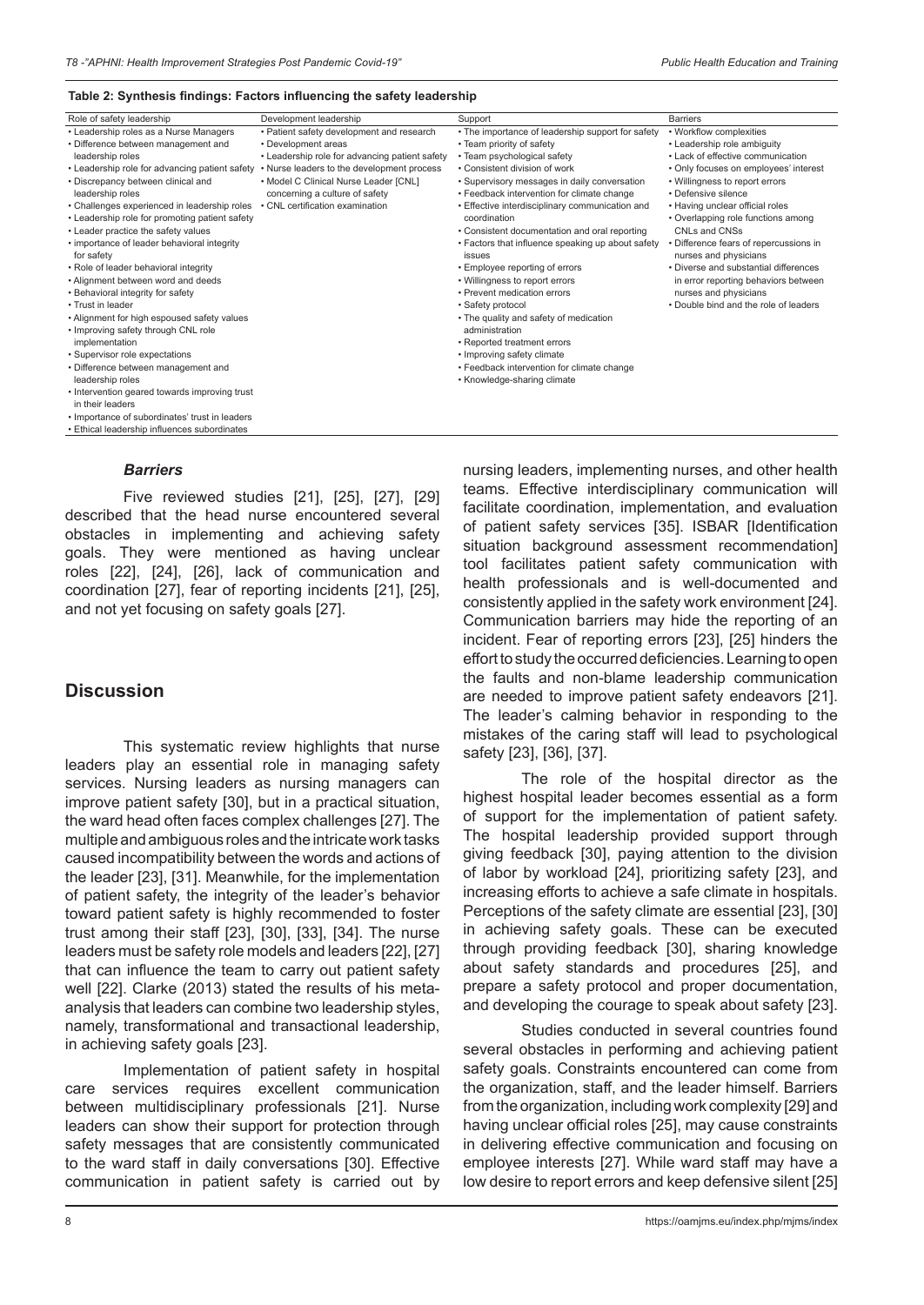as different professionals may experience substantial differences in reporting errors, and some of them might scare of reporting errors [21], [38], [39]

## *Limitation*

This systematic review highlights the limitations of existing literature on safety leadership. Future research should explore and investigate the aspects of these limitations to overcome. There is a chance to explore additional safety leadership behaviors and to understand their impact on safety performance. Empirical evidence on the safety leadership and effective interventions for the short-term for safety leader development in nursing need to be established. The combination of the different leadership behaviors is effective in improving safety performance. Therefore, the adoption of varying leadership behaviors, in conjunction with the transformational and transactional ones, is suggested for future investigation. This will offer a flexible style of leadership that may be more appropriate in the complex environment of safety in the nursing area.

# **Conclusion**

The result of this review has also uncovered the limited exploration of leadership competencies in the safety context. While competencies have been found valuable in experiencing outstanding success, much attention should be directed to exploring a range of other competencies and investigating their impact on safety performance. The role of leaders should not simply be to exercise "influence" behaviors but should also include deciding when, where, and how the influence is implemented to attain goals. Thus, the focus should be on the competencies, skills, and knowledge to develop influential leaders. Good safety leadership leads to more satisfied nurses who will result in better job performance and higher quality of patient care, subsequently improving healthcare organizations' financial viability. Fostering a safety leadership is a continuous effort in the health-care system, especially in a hospital.

## *Recommendations*

More study need to be conducted in certain regions, involving students, focusing on improving nursing management and developing an integrated safety leadership model. Research about safety leadership currently still stays at a descriptive level. Future research is needed to design and test interventions to promote safety leadership. The published body of literature lacks information about the impacts of leadership's caring actions on safety leadership. It also lacks research studies investigating nurses' contributions to building and maintaining a good safety leadership.

## **References**

- 1. Zhao Y, Zhang M, Liu T, Mebarki A. Impact of safety attitude, safety knowledge and safety leadership on chemical industry workers' risk perception based on structural equation modelling and system dynamics. J Loss Prev Process. 2021;72(2):104542. https://doi.org/10.1016/j.jlp.2021.104542
- 2. Wu T, Li C, Chen C, Shu C. Interaction effects of organizational and individual factors on safety leadership in college and university laboratories. J Loss Prev Proc Ind. 2008;21:239-54. https://doi.org/10.1016/j.jlp.2007.04.011
- 3. Eklöf M, Törner M, Pousette A. Organizational and socialpsychological conditions in healthcare and their importance for patient and staff safety: A critical incident study among doctors and nurses. Saf Sci. 2014;70:211-2. https://doi.org/10.1016/j. ssci.2014.06.007
- 4. McFadden KL, Stock GN, Gowen CR. Leadership, safety climate, and continuous quality improvement: Impact on process quality and patient safety. Health Care Manage Rev. 2015;40(1):24-34. https://doi.org/10.1097/HMR.0000000000000006 PMid:24566246
- 5. Rekleiti M, Kyloudis P, Toska A, Saridi M. Patient safety and healthcare quality. Int J Caring Sci. 2012;5(2):74-9.
- 6. Kim T, Gausdal AH. Leading for safety: A weighted safety leadership model in shipping. Reliab Eng Syst Saf. 2017;165:458-66. https://doi.org/10.1016/j.ress.2017.05.002
- 7. Griffin MA, Hu X. How leaders differentially motivate safety compliance and safety participation : The role of monitoring, inspiring, and learning. Saf Sci. 2013;60:196-202. https://doi. org/10.1016/j.ssci.2013.07.019
- 8. Bloemhof J, Knol J, Van Rijn M, Buurman BM. The implementation of a professional practice model to improve the nurse work environment in a Dutch hospital: A quasi‐experimental study. J Adv Nurs. 2021;77(12):1-16. https://doi.org/10.1111/jan.15052
- 9. García-Sierra R, Fernández-Castro J. Relationships between leadership, structural empowerment, and engagement in nurses. J Adv Nurs. 2018;74(12):2809-2819. https://doi. org/10.1111/jan.13805. PMid: 30019477.
- 10. Setiowati D, Allenidekania, Sabri L. Effective leadership of the head nurse in improving the implementation of patient safety culture by implementing nurses at RSUPN Cipto Mangunkusumo Jakarta. Makara J Health Res. 2013;17:55-56. https://doi/org/10.7454/msk.v17i2.3027
- 11. Jeffs L, Baker GR, Taggar R, Hubley P, Richards J, Merkley J, *et al*. Attributes and actions required to advance quality and safety in hospitals: Insights from nurse executives. Nurs Leadersh (Tor Ont). 2018;31(2):20-31. https://doi.org/10.12927/ cjnl.2018.25606 PMid:30339122
- 12. Mcauliffe E, De Brún A, Ward M, Shea MO, Cunningham U, Donovan RO, *et al*. Collective leadership and safety cultures [Co-Lead]: Protocol for a mixed-methods pilot evaluation of the impact of a co-designed collective leadership intervention on team performance and safety culture in a hospital group in Ireland. 2017;7(11):e0175691. BMJ Open. 2017;7(11):e017569. https://doi.org/10.1136/bmjopen-2017-017569